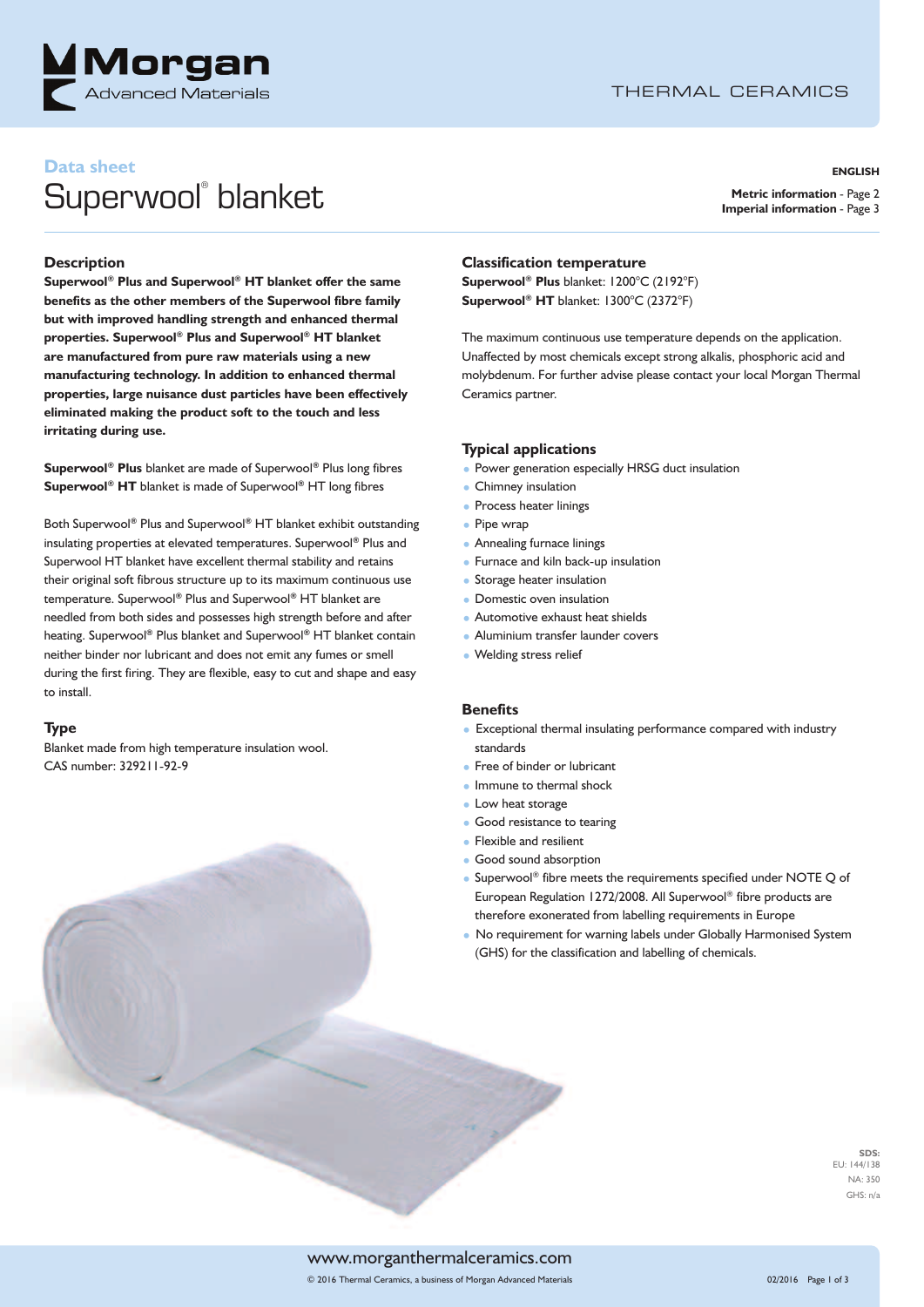

# THERMAL CERAMICS

# **Data sheet** Superwool ® blanket

|                                              |                          |                          | <b>Superwool</b><br><b>Plus blanket</b> | <b>Superwool</b><br><b>HT</b> blanket |                          |                              |      |      |     |
|----------------------------------------------|--------------------------|--------------------------|-----------------------------------------|---------------------------------------|--------------------------|------------------------------|------|------|-----|
| Classification temperature, °C               |                          |                          | 1200                                    | 1300                                  |                          |                              |      |      |     |
| Colour                                       |                          |                          | White                                   |                                       |                          | White                        |      |      |     |
| Density, kg/m <sup>3</sup>                   | 64                       | 80                       | 96                                      | 128                                   | 160                      | 64                           | 96   | 128  | 160 |
| Thermal conductivity,<br>ASTM C-201, W/m K   |                          |                          |                                         |                                       |                          |                              |      |      |     |
| @200°C                                       | 0.06                     | 0.06                     | 0.05                                    | 0.05                                  | 0.04                     | ÷,                           | 0.05 | 0.04 |     |
| @400°C                                       | 0.11                     | 0.09                     | 0.09                                    | 0.08                                  | 0.07                     | $\qquad \qquad \blacksquare$ | 0.10 | 0.08 |     |
| @600°C                                       | 0.18                     | 0.15                     | 0.14                                    | 0.12                                  | 0.11                     |                              | 0.19 | 0.14 |     |
| @800°C                                       | 0.29                     | 0.24                     | 0.21                                    | 0.18                                  | 0.16                     | ٠                            | 0.32 | 0.23 |     |
| @1000°C                                      | 0.42                     | 0.36                     | 0.29                                    | 0.25                                  | 0.23                     |                              | 0.48 | 0.34 |     |
| @1200°C                                      | $\overline{\phantom{a}}$ | $\overline{\phantom{a}}$ | $\overline{\phantom{a}}$                | $\overline{\phantom{a}}$              | $\overline{\phantom{a}}$ | ٠                            | 0.69 | 0.48 |     |
| Tensile strength, EN 1094-1, kPa             | 30                       | 45                       | 55                                      | 75                                    | 90                       | 30                           | 50   | 75   | 95  |
| Permanent linear shrinkage,<br>ENV 1094-1, % |                          |                          |                                         |                                       |                          |                              |      |      |     |
| after 24 hours isothermal heating, %         |                          |                          |                                         |                                       |                          |                              |      |      |     |
| @1200°C                                      |                          |                          | T                                       |                                       |                          |                              |      |      |     |
| Chemical composition, %                      |                          |                          |                                         |                                       |                          |                              |      |      |     |
| SiO <sub>2</sub>                             | $62 - 68$                |                          |                                         |                                       |                          | $70 - 80$                    |      |      |     |
| $CaO+MgO$                                    | -                        |                          |                                         |                                       |                          | $18 - 25$                    |      |      |     |
| CaO                                          |                          |                          | $26 - 32$                               |                                       |                          | $\overline{\phantom{a}}$     |      |      |     |
| MgO                                          | $3 - 7$                  |                          |                                         |                                       |                          | $\overline{\phantom{a}}$     |      |      |     |
| Other oxides                                 | <                        |                          |                                         |                                       |                          | $<$ 3                        |      |      |     |

#### **Availability and Packaging**

Superwool **®** HT Blanket are packed in cartons, 1260 x 940mm pallet + stretchable film. Marks (o) and width 1220mm upon request (subject to minimum order requirements).

#### **Superwool ® Plus blanket**

| <b>Thickness mm</b> |           |    | Density kg/m <sup>3</sup> |     |           | Length mm       | Width mm | Carton $m2$ |  |
|---------------------|-----------|----|---------------------------|-----|-----------|-----------------|----------|-------------|--|
|                     | 64        | 80 | 96                        | 128 | 160       |                 |          |             |  |
| 6                   |           |    |                           | ٠   |           | $4 \times 5500$ | 610      | 13.42       |  |
| $\overline{10}$     |           |    | ٠                         | ٠   |           | 18500           | 610      | 11.28       |  |
| 13                  |           | ٠  | ٠                         | ٠   | $\bullet$ | 14640           | 610      | 8.93        |  |
| 9                   | $\bullet$ | ٠  | ٠                         | ٠   | ٠         | 9760            | 610      | 5.95        |  |
| 25                  | $\bullet$ | ٠  | ٠                         | ٠   | ٠         | 7320            | 610      | 4.46        |  |
| 38                  | $\bullet$ | ٠  | ٠                         | ٠   |           | 4880            | 610      | 2.98        |  |
| 50                  | $\bullet$ | ٠  | ٠                         | ٠   |           | 3660            | 610      | 2.23        |  |

#### **Superwool ® HT blanket**

| <b>Thickness mm</b> |         |    | Density kg/m <sup>3</sup> |         | Length mm       | Width mm | Carton $m2$ |  |
|---------------------|---------|----|---------------------------|---------|-----------------|----------|-------------|--|
|                     | 64      | 96 | 128                       | 160     |                 |          |             |  |
| 6                   |         | ٠  | ٠                         | $\circ$ | $4 \times 5500$ | 610      | 13.42       |  |
| $\overline{10}$     |         | ٠  | ٠                         | ٠       | 18500           | 610      | 11.28       |  |
| 3                   |         | ٠  | ٠                         | ٠       | 14640           | 610      | 8.93        |  |
| 9                   | $\circ$ | ٠  | ٠                         | ٠       | 9760            | 610      | 5.95        |  |
| 25                  | $\circ$ | ٠  | ٠                         | ٠       | 7320            | 610      | 4.46        |  |
| 38                  | $\circ$ | ٠  | ٠                         | $\circ$ | 4880            | 610      | 2.98        |  |
| 50                  | $\circ$ | ٠  | ٠                         | $\circ$ | 3660            | 610      | 2.23        |  |

# **Metric information**

# **Contact**

### **Europe:**

Telephone: +44 (0) 151 334 4030

E-mail: marketing.tc@morganplc.com

# **North America:**

Telephone: +1 (706) 796 4200

E-mail: northamerica.tc@morganplc.com

#### **South America:**

Telephone: +54 (11) 4373 4439

#### E-mail:

marketing.tc@morganplc.com

#### **Asia:**

Telephone: +65 6595 0000

E-mail: asia.mc@morganplc.com

Whilst the values and application inform in this datasheet are typical, they are given for guidance only. The values and the information given are subject to normal manufacturing variation and may be subject to change without notice. Morgan Advanced Materials – Thermal Ceramics makes no guarantees and gives no warranties about the suitability of a product and you should seek advice to confirm the product's suitability for use with Morgan Advanced Materials - Thermal Ceramics.

**SUPERWOOL®** is a patented technology for high temperature insulation wools which have been developed to have a low bio persistence (information upon request). **SUPERWOOL®** products may be covered by one or more of the following patents, or  $t$ heir foreign equiva

**SUPERWOOL® PLUS** and **SUPERWOOL® HT** products are covered by patent numbers: US5714421 and US7470641, US7651965, US7875566, EP1544177 and EP1725503 respectively.

A list of foreign patent numbers is available upon request to Morgan Advanced Materials plc.

Morgan Advanced Materials plc Registered in England & Wales at Quadrant, 55-57 High Street, Windsor, Berkshire SL4 1LP UK Company No. 286773

# www.morganthermalceramics.com

AUG, BEV, KAI, KOR, PAC, RIO, STM, MEX, BRA © 2016 Thermal Ceramics, a business of Morgan Advanced Materials 02/2016 Page 2 of 3